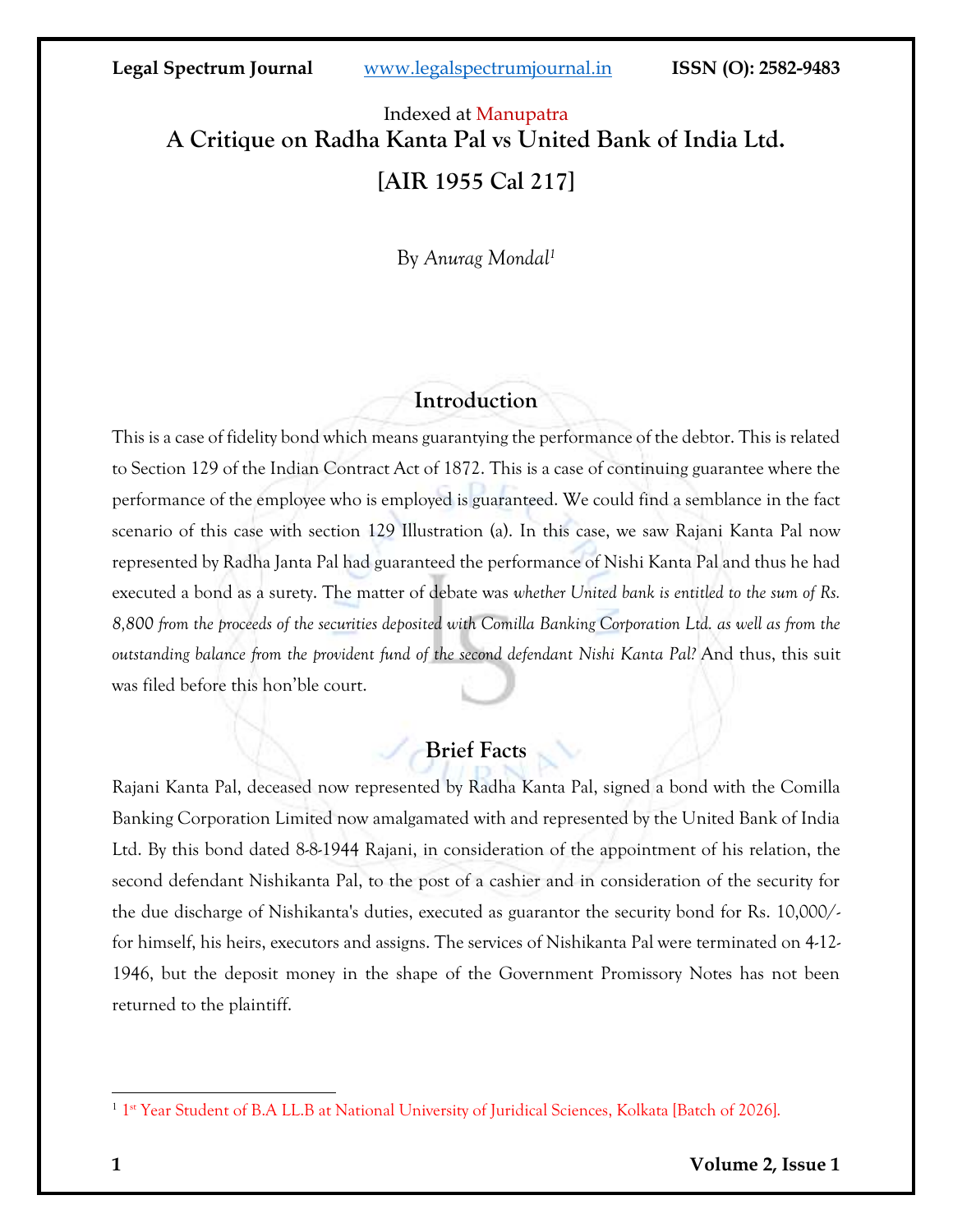### Indexed at Manupatra **Issues Raised**

- I. *Was the defendant Nishi Kanta Pal responsible for the shortage of the sum of Rs. 8,800/- belonging to the Comilla Banking Corporation Ltd*. *while working as its cashier* as alleged in paragraph 6 of the Bank's written statement.
- II. *Is the defendant's bank entitled to claim the sum of Rs. 8,800/- from the second defendant Nishi Kanta Pal?* If so, is it entitled to adjust the same from the proceeds of the securities deposited with Comilla Banking Corporation Ltd. as well as from the outstanding balance from the provident fund of the second defendant Nishi Kanta Pal?
- III. *Did the plaintiff have any knowledge in July 1947 of the aforesaid shortage?*
- IV. *Did the second defendant Nishi Kanta Pal fail to pay the said sum of Rs. 8,800/- or any portion thereof to the Comilla Banking Corporation?*
- V. *To what reliefs, if any, is the plaintiff entitled?*

# **Judgment**

### **Issue 1**

The defendant Nishi Kanta Pal was responsible for the shortage of the sum of Rs. 8,800/- belonging to the Comilla Banking Corporation while working as its cashier. This was held because of the evidence produced by the defendant i.e., the bank's witnesses Saroj Behari Nandy, Birendra Mohan Mitra, and Manindra Bhusan Dutt.

 $O_{URN}$ 

### **Issue 2**

**Part 1:** As he has already found and held that the bank has proved its case in the written statement by the evidence of its three witnesses, which has not been contradicted by the defendant Nishi Kanta Pal, this part of the issue must, therefore, be answered in the affirmative. Nothing appears from the cross-examination of the bank's witnesses by the plaintiff's counsel to controvert that finding. Therefore, he held that the defendant's bank is entitled to claim the sum of Rs. 8,800/- from defendant Nishi Kanta Pal and answer this part of issue No. 2 in the affirmative.

**Part 2:** The ground of discharge was that Nishi Kanta failed to make good the shortage of the two sums of Rs. 8,200/- and Rs. 600/- amounting altogether to Rs. 8,800/-. It is necessary to mention here that Nishi Kanta made good the second shortage of Rs. 400/- of 25-11-1946 either on the same day or the day after.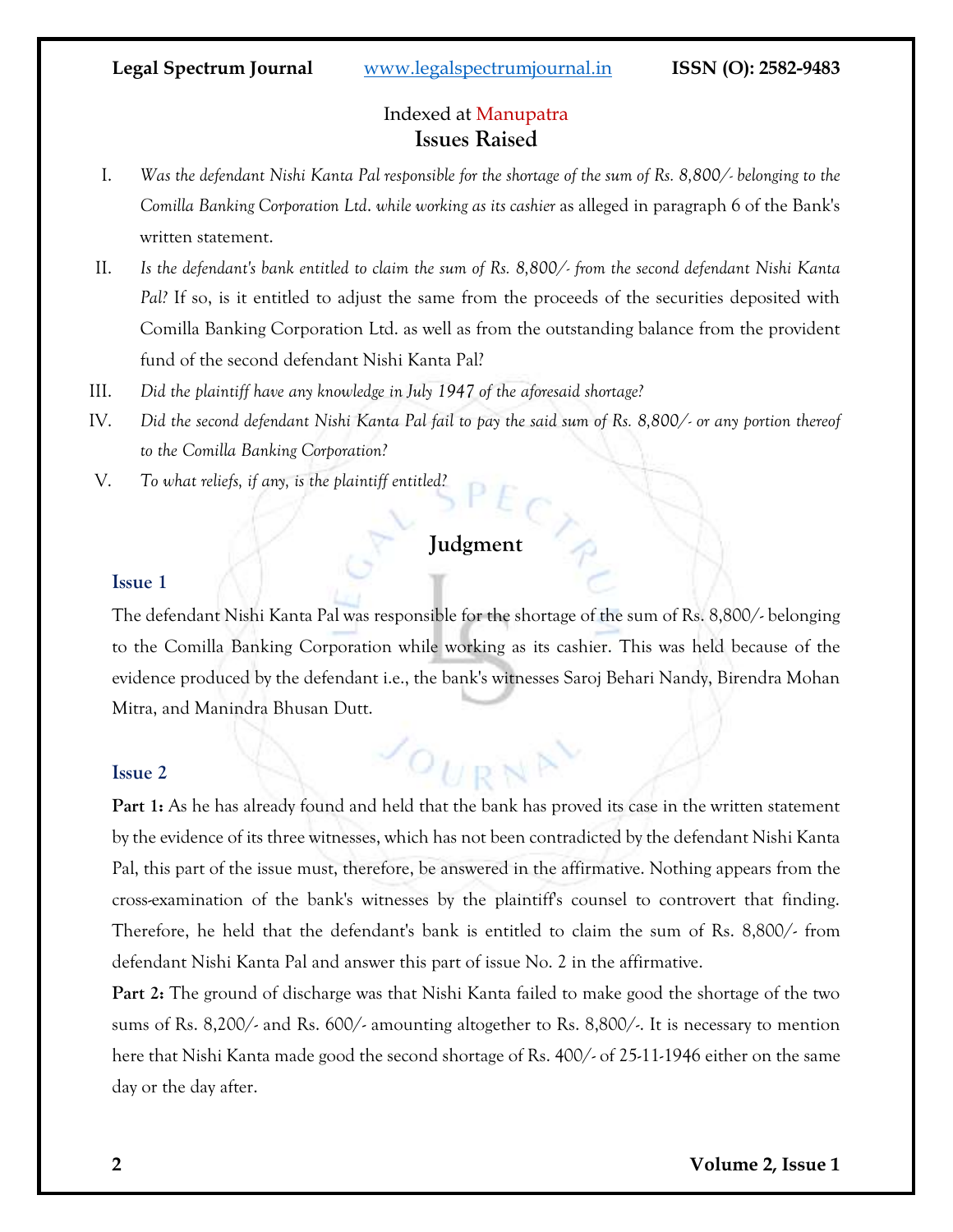### Indexed at Manupatra

It was pointed out by the plaintiff's counsel that the continued employment of a dishonest servant without notice to the guarantor is inconsistent with the rights of the surety because the surety is thereby required to take a hazard which it may not have been his intention to take under the original guarantee had he known or if it was brought to his notice that the man whose faithful service he was guaranteeing has since been proved to be dishonest.

The court countered this argument by pointing out that the surety is not discharged from the liability for the principal debtor's default because the default would not have happened if the creditor had used, all the powers of superintending the performance of the debtor's duty which he could have exercised. After all, the employer of a servant whose due performance of work is guaranteed does not contract with the surety that he will use the utmost diligence in checking the servant's work. [*Mayor of -- 'Kingston-Upon-Hull Corporation v. Harding'*]and as well points out that the Bank was very diligent and quick indeed to check Nishi Kanta's negligence of duties.

The guarantor in this case guarantees the fidelity and not the infidelity of the servant. He guarantees fidelity and ensures the loss against the risk of infidelity and not the fact of infidelity. To begin with, the guarantee for fidelity means that the guarantor says in fact that he knows the fidelity of this man and he will ensure the risk of any loss if such a servant commits an ad of infidelity. If the employer -wants to continue a dishonest servant after his dishonesty has been proved then he must give the guarantor notice of the act of infidelity so that the guarantor may get an opportunity to say whether he would continue his guarantee or not for a man whose infidelity has been proved. If he does then the employer can certainly hold the guarantor liable for the subsequent act of infidelity. But in this case, we could find that the employee had paid off the 2nd debt thus it cannot be pointed out by the bank that the employee had committed complete infidelity thus there cannot be any discharge as the mere presumption is not enough to dispose of the employee of his post<sup>2</sup>, Nishi Kanta by making good this shortage by paying the sum of Rs. 400/- at least goes to indicate that his dishonesty in respect of this sum is not proved.

Pointed out by the plaintiff that section-139 cannot be maintained. This section points out the impairment of the surety's eventual remedy against<sup>3</sup> the principal debtor<sup>4</sup> and thus points out that the plaintiff, in this very action, sues and issues the defendant Nishi Kanta Pal. Therefore, the plaintiff's act of using the principal debtor in this suit itself goes against the plaintiff's contention

<sup>2</sup> *Phillips v. Foxall.*

<sup>3</sup> *Mahant Singh v. U Ba Yi.*

<sup>4</sup> *M. Pogose v. Bank of Bengal.*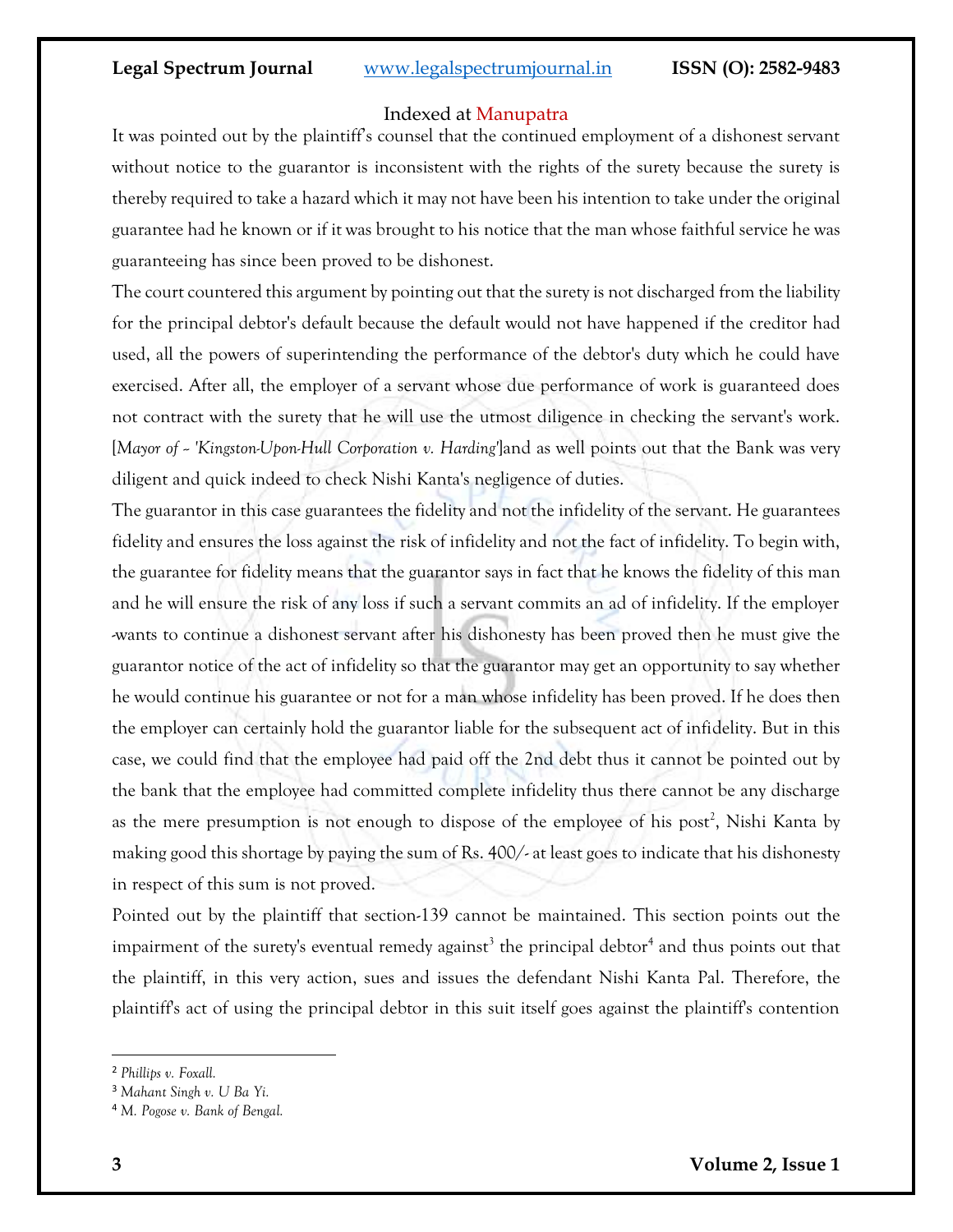### Indexed at Manupatra

that his eventual remedy against the principal debtor is impaired. When the surety himself sues the principal debtor thereby proving that his eventual remedy against him is not impaired, he cannot be heard to say that he has been discharged on the ground that his eventual remedy against the principal debtor is impaired.

Thus, hold that the defendant Bank is entitled to adjust the sum of Rs. 8,800/- from the proceeds of the securities deposited with the Comilla Banking Corporation Ltd. as well as from the outstanding balance of the Provident Fund of the second defendant Nishi Kanta Pal.

### **Issue 3**

On the plaintiff's evidence and having regard to the admissions of fact already recorded It was held and found that the plaintiff did have knowledge of the aforesaid shortage in July 1947 and therefore answer issue No. 3 in the affirmative.  $SPE_C$ 

### **Issue 4**

Therefore, defendant Nishi Kanta Pal did not himself pay any part of the shortage of Rs. 8,800/- to the Comilla Banking Corporation, credit on his account must be given for the sum of Rs. 600-14-3, being the total of the two sums of Rs. 306/- and Rs. 294-14-3 and the Bank is entitled to appropriate the same.

### **Issue 5**

The plaintiff must have judgment for the sum of Rs. 8,199-1-9 with interest and costs. The plaintiff is entitled to both interim interest and interest on judgment on this sum as against the defendant Nishi Kama Pal which is allowed at six percent per annum. The Bank is entitled to hold the same to ultimately realize the balance of its dues from the proceeds thereof.

If the sale proceeds of the second Government Promissory Note yield more than Rs. 3,151-13-9 and the costs awarded hereby to the defendant Bank, then the Bank will hand over such surplus to the plaintiff.

# **Analysis**

The matter, in this case, revolves around issue no 2. This issue answers all the other issues regarding this case. If we see that the main contention is whether the bank is entitled to get back the sum of money due from the promissory note given as surety. It was pointed out by the plaintiff's counsel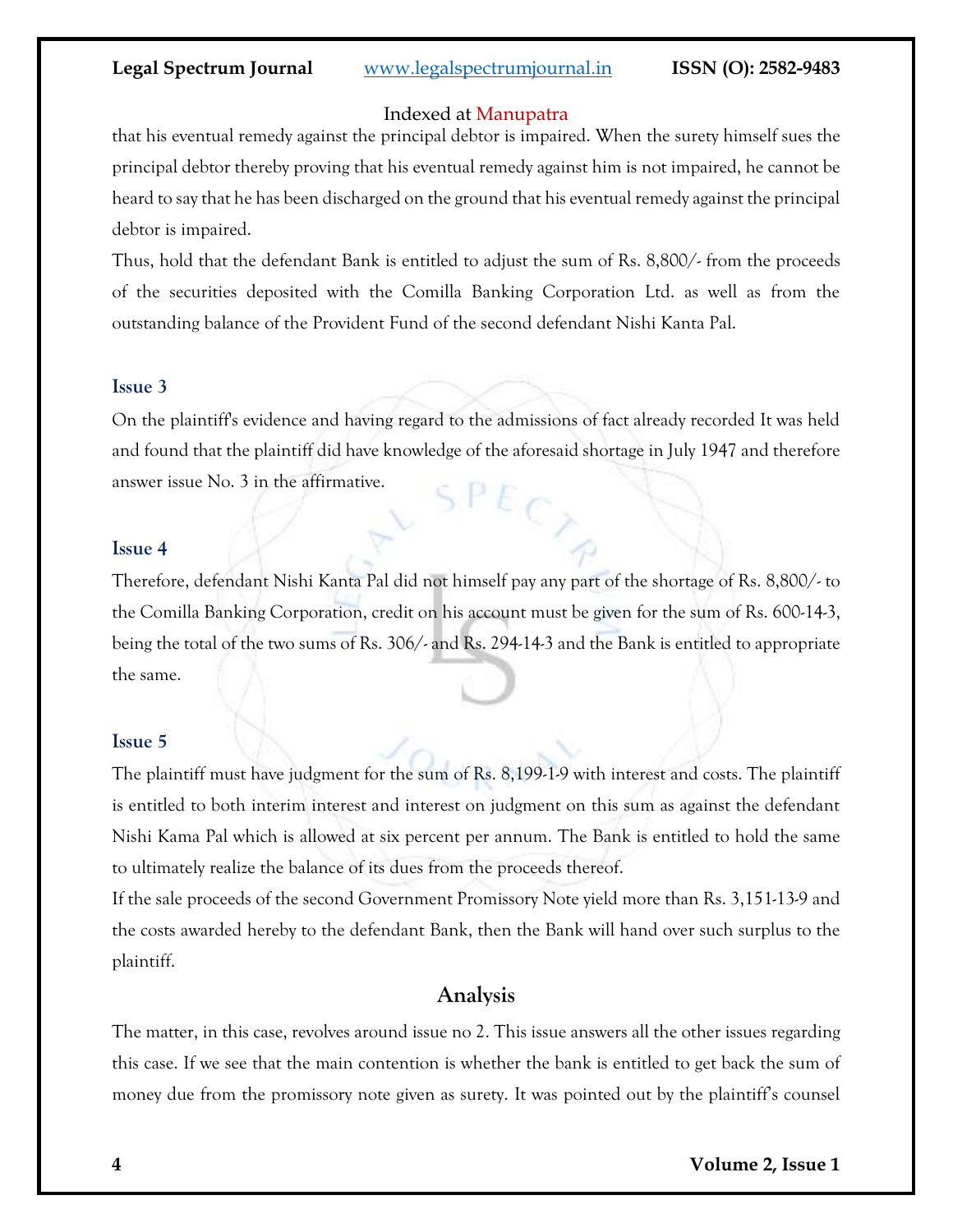### Indexed at Manupatra

that the continued employment of a dishonest servant without notice to the guarantor is inconsistent with the rights of the surety because the surety is thereby required to take a hazard which it may not have been his intention to take under the original guarantee had he known or if it was brought to his notice that the man whose faithful service he was guaranteeing has since been proved to be dishonest. The court countered this argument by pointing out that the surety is not discharged from the liability for the principal debtor's default because the default would not have happened if the creditor had used all the powers of superintending the performance of the debtor's duty which he could have exercised. After all, the employer of a servant whose due performance of work is guaranteed does not contract with the surety that he will use the utmost diligence in checking the servant's<sup>5</sup> work and as well points out that the Bank was very diligent and quick indeed to check Nishi Kanta's negligence of duties. The guarantor in this case guarantees the fidelity and not the infidelity of the servant. He guarantees fidelity and ensures the loss against the risk of infidelity and not the fact of infidelity. To begin with, the guarantee for fidelity means that the guarantor says in fact that he knows the fidelity of this man and he will ensure the risk of any loss if such a servant commits an ad of infidelity. If the employer -wants to continue a dishonest servant after his dishonesty has been proved then he must give the guarantor notice of the act of infidelity so that the guarantor may get an opportunity to say whether he would continue his guarantee or not for a man whose infidelity has been proved. If he does then the employer can certainly hold the guarantor liable for the subsequent act of infidelity. But in this case, we could find that the employee had paid off the 2nd debt thus it cannot be pointed out by the bank that the employee had committed complete infidelity thus there cannot be any discharge as the mere presumption is not enough to dispose of the employee of his post. Nishi Kanta by making good this shortage by paying the sum of Rs. 400/- at least goes to indicate that his dishonesty in respect of this sum is not proved. Thus, there is no discharge of the surety. Hence the bank can recover the amount from the promissory notes.

<sup>&</sup>lt;sup>5</sup> Mayor of ~ 'Kingston-Upon-Hull Corporation v. Harding.